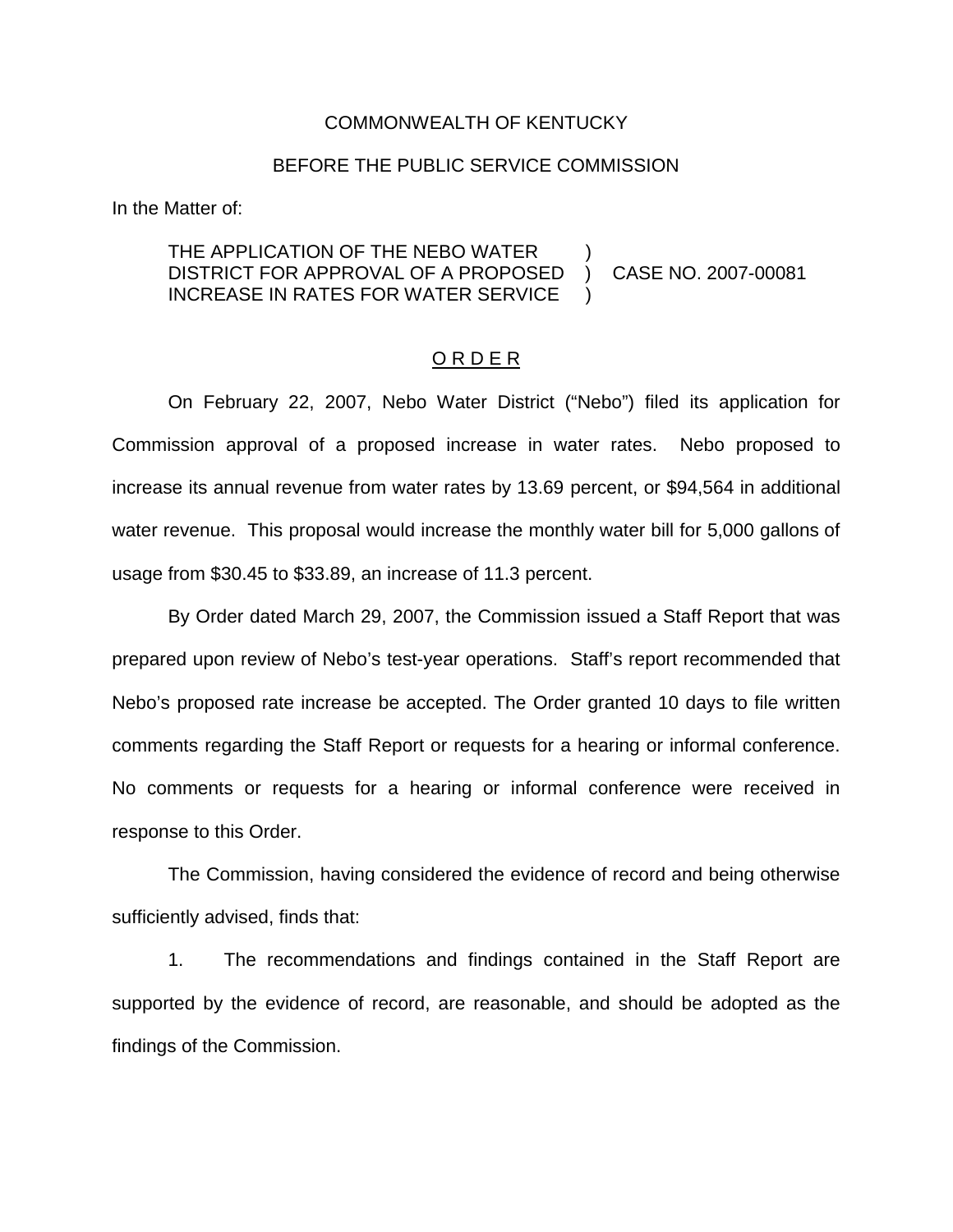2. The rates in Appendix A will produce annual revenue from water service of \$770,948.

IT IS THEREFORE ORDERED that:

1. The findings contained in the Staff Report are adopted and incorporated by reference into this Order as if fully set out herein.

2. The rates in Appendix A are approved for service rendered by Nebo on and after the date of this Order.

3. Within 30 days of the date of this Order, Nebo shall file with the Commission its revised tariff setting out the rates approved herein.

4. Three years from the effective date of this Order, Nebo shall file an income statement, along with any pro forma adjustments, in sufficient detail to demonstrate that the rates approved herein are sufficient to meet its operating expenses and annual debt service requirements.

Done at Frankfort, Kentucky, this 19<sup>th</sup> day of April, 2007.

By the Commission

ATTEST:

**Executive Director** 

Case No. 2007-00081